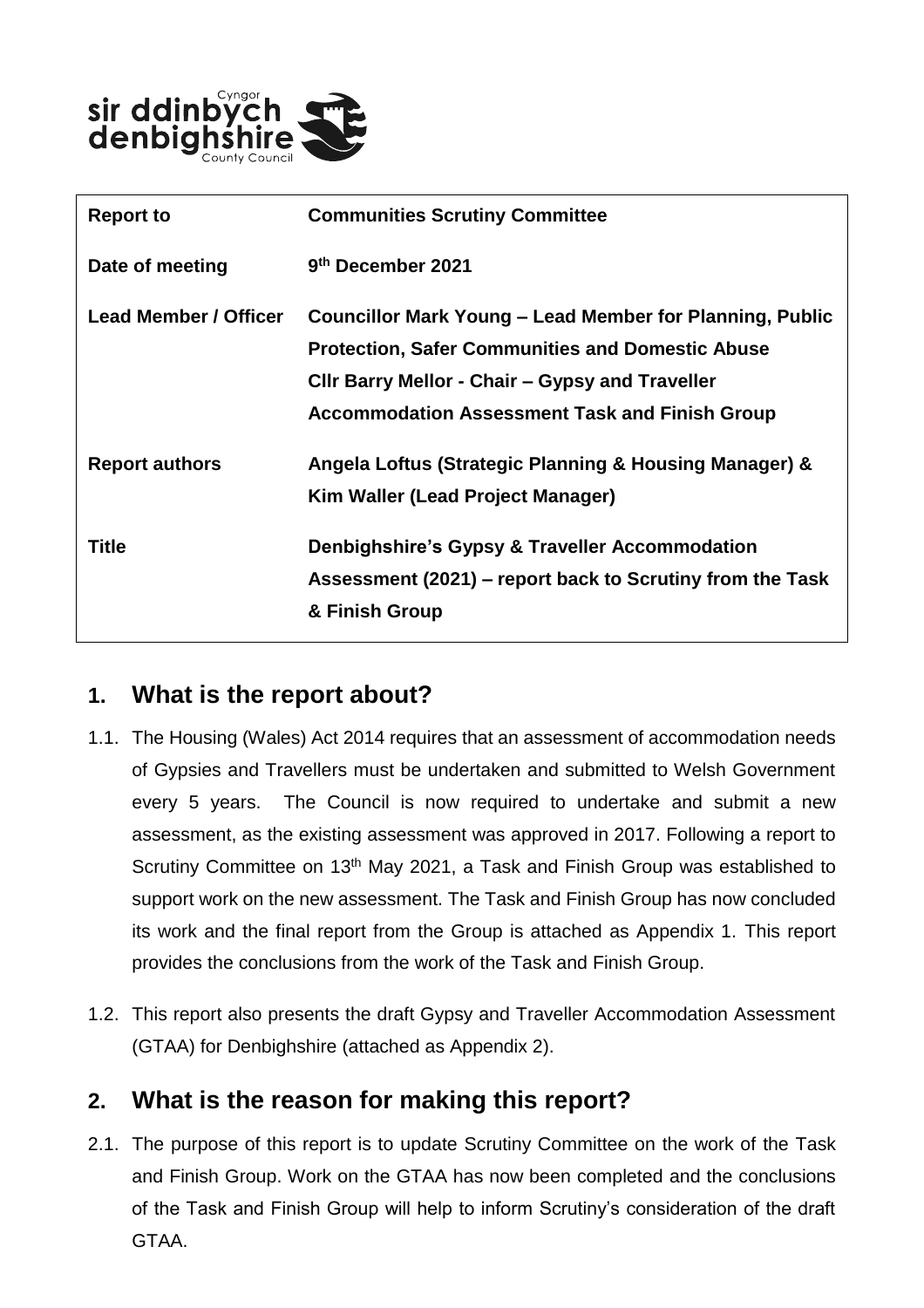## **3. What are the Recommendations?**

- 3.1. That Scrutiny endorses the conclusions of the Task and Finish Group that:
	- a) Work on the Gypsy and Traveller Accommodation Assessment has met the requirements of the Work Brief and Stakeholder Communication and Engagement Plan endorsed by Scrutiny on 26<sup>th</sup> July 2021
	- b) The Welsh Government methodology has been applied appropriately to the analysis of need.
- 3.2. That Scrutiny confirms support for the approach adopted for the delivery of Denbighshire's Gypsy and Traveller Accommodation Assessment as being robust and in line with Welsh Government guidance.
- 3.3. That Scrutiny confirms that it has read, understood and taken account of the Wellbeing Impact Assessment (Appendix 3) as part of its consideration.
- 3.4. That Scrutiny recommends to Cabinet that the draft Gypsy and Traveller Accommodation Assessment should be approved for submission to Welsh Government.

#### **4. Report details**

#### **Background**

4.1. The Housing Act (Wales) 2014 places a legal duty on Local Authorities to assess the accommodation needs of Gypsies and Travellers (Section 101) and subsequently meet those needs (Section 103). There is a legal requirement (Housing (Wales) Act 2014) for GTAAs to be undertaken as a minimum every 5 years and the Council is now required to undertake a new Assessment. An up to date GTAA is also a requirement for the replacement Local Development Plan (LDP). The deadline for the GTAA to be submitted to Welsh Government is 24<sup>th</sup> February 2022.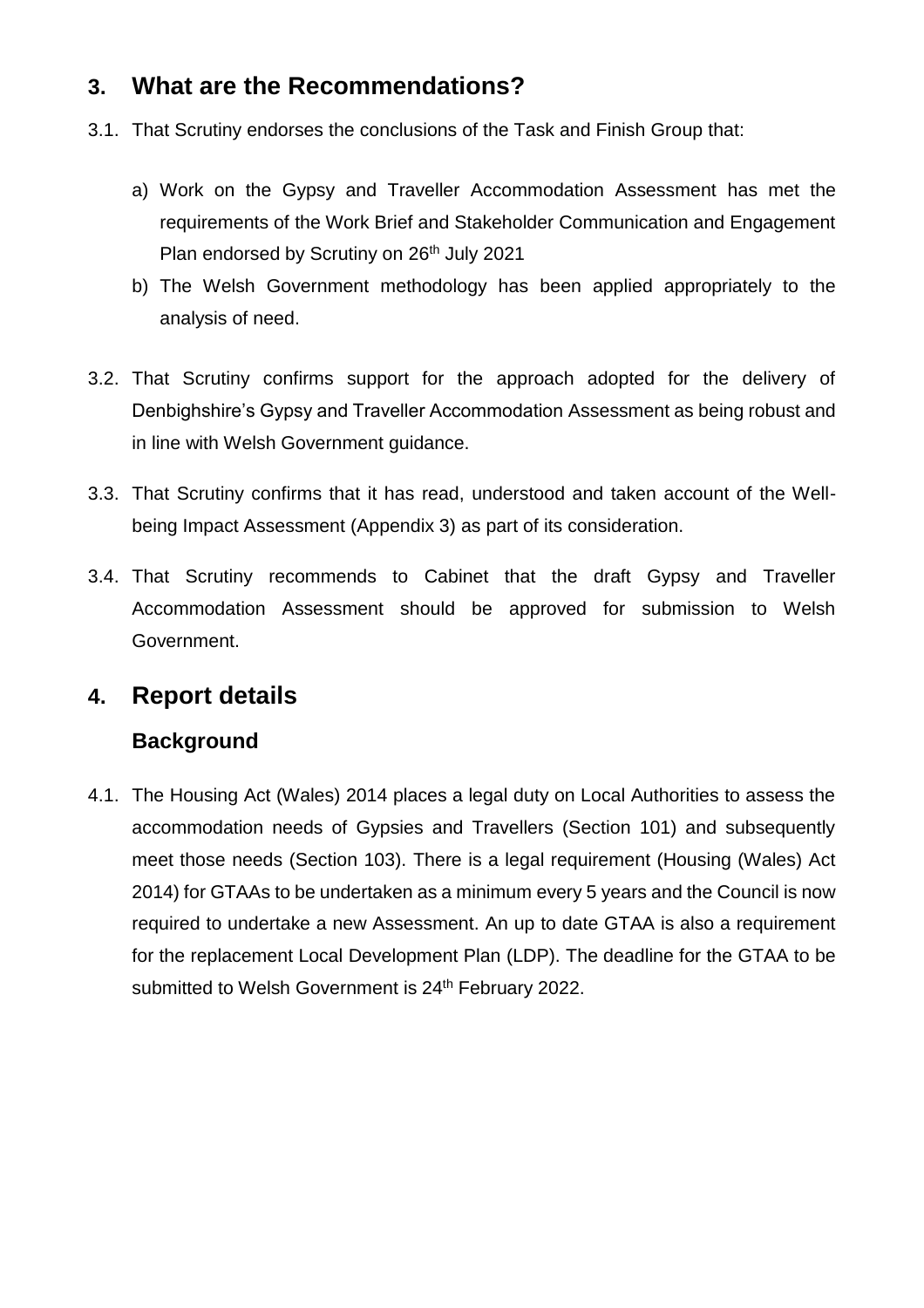- 4.2. Welsh Government have published detailed statutory guidance '*Undertaking Gypsy*  and Traveller Accommodation Assessments<sup>'1</sup>. Welsh Government will assess the completed GTAA against this methodology.
- 4.3. A robust project management approach has been adopted with the establishment of a Member-led Project Board, with the Leader and Lead Member working with Senior Officers to direct this work ensuring Member involvement, openness and transparency.

#### **Task and Finish Group**

 $\overline{a}$ 

- 4.4. Elected Members and Scrutiny Committee had previously raised concerns regarding the level of consultation with Gypsy and Traveller communities and the need for early engagement with Members. Communities Scrutiny Committee agreed at its meeting on 13<sup>th</sup> May 2021 to establish a Task and Finish Group to provide support to the development of the new GTAA. (Terms of Reference are attached to Appendix 1).
- 4.5. The purpose of the Group has been to ensure that the approach taken to deliver the new GTAA complies with the Welsh Government methodology and that previous feedback is taken into account within the document in line with Scrutiny requirements.
- 4.6. The Task and Finish Group has met six times. Discussions have included all aspects of the Welsh Government methodology. They have reviewed progress on the assessment and the findings of the draft GTAA report. Their final report is attached as Appendix 1. The Lead Member, Councillor Mark Young has attended meetings as an observer at the invitation of the Task and Finish Group. The company undertaking the GTAA on behalf of the Council, Opinion Research Services (ORS) has attended Group meetings to meet the members and discuss the methodology. The Group were satisfied with the company's expertise and experience in undertaking GTAAs.
- 4.7. At its meeting on 26th July 2021, Communities Scrutiny Committee endorsed the *Work Brief* and the *Stakeholder Communication and Engagement Plan* (both of which can be viewed as [Appendices 2 & 3 to business item 4 on that meeting's agenda\)](https://moderngov.denbighshire.gov.uk/ieListDocuments.aspx?CId=271&MId=6424&LLL=0) developed by the Task and Finish Group to support the delivery of the GTAA in line with the Welsh Government methodology. Scrutiny Committee confirmed that it

<sup>1</sup> [https://gov.wales/sites/default/files/publications/2019-03/undertaking-gypsy-and-traveller-accommodation](https://gov.wales/sites/default/files/publications/2019-03/undertaking-gypsy-and-traveller-accommodation-assessments.pdf)[assessments.pdf](https://gov.wales/sites/default/files/publications/2019-03/undertaking-gypsy-and-traveller-accommodation-assessments.pdf)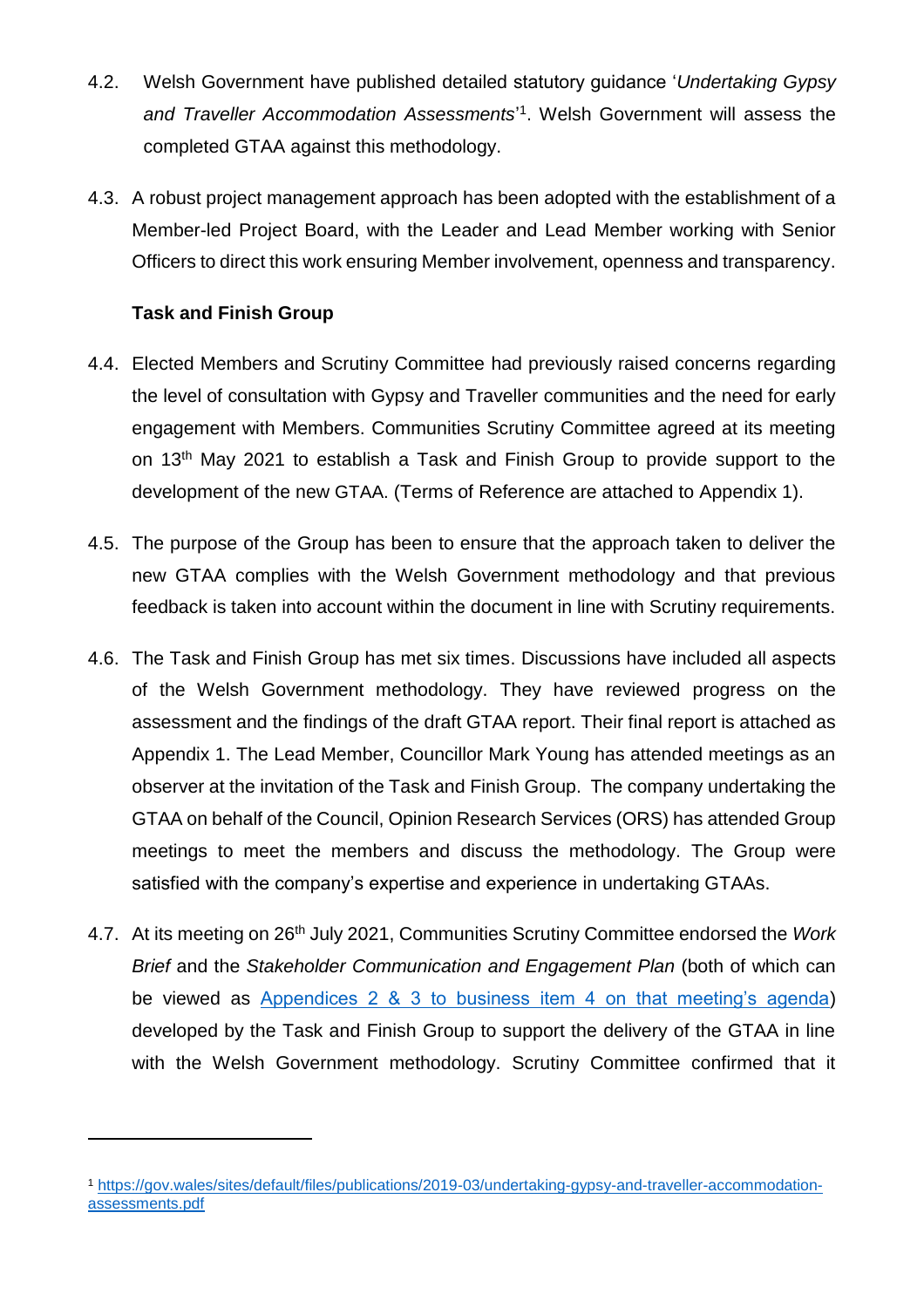supported the approach adopted as being robust and in line with Welsh Government guidance. With the support of Scrutiny, the GTAA was launched. Work on the Assessment was undertaken through August to October 2021.

- 4.8. The Work Brief and Stakeholder Communication and Engagement Plan included activities to meet the requirements of the WG methodology as well as additional activities important to the Council. These have provided the framework for undertaking the GTAA. The range of additional activities included an on-line survey for members and the involvement of members in promoting the survey – ensuring greater member involvement at this early stage. The employment of a Gypsy, Roma, Traveller Liaison Officer during August also ensured that travelling families staying in the County during the Assessment period were made aware of then Assessment.
- 4.9. The Task and Finish Group have reviewed the work undertaken and agreed that they were satisfied with the delivery of the Work Brief and Stakeholder Communication and Engagement Plan previously endorsed by Communities Scrutiny Committee.
- 4.10.The draft GTAA findings and recommendations were presented to the Task and Finish Group at its meeting on 15<sup>th</sup> November and the Group agreed that they were satisfied that the WG methodology had been applied appropriately to the analysis of need.

#### **Draft Denbighshire GTAA**

- 4.11.A wide range of methods have been used to raise awareness of the GTAA and to engage with the Gypsy, Roma, Traveller (GRT) community in line with the Stakeholder Communication and Engagement Plan.
- 4.12.Fieldwork and data collection for the survey was undertaken by Opinion Research Services on behalf of the Council. Gypsy and Traveller households who had been identified were interviewed by ORS fieldworkers to assess their needs using the survey questionnaire provided within the WG methodology. Work on the Assessment has now been completed and the draft GTAA is attached as Appendix 2 (Appendix D to Appendix 2 is excluded from publication by virtue of Paragraphs 12 and 13 of Part 4 of Schedule 12A of the Local Government Act, 1972.)
- 4.13.The draft Denbighshire GTAA concludes that: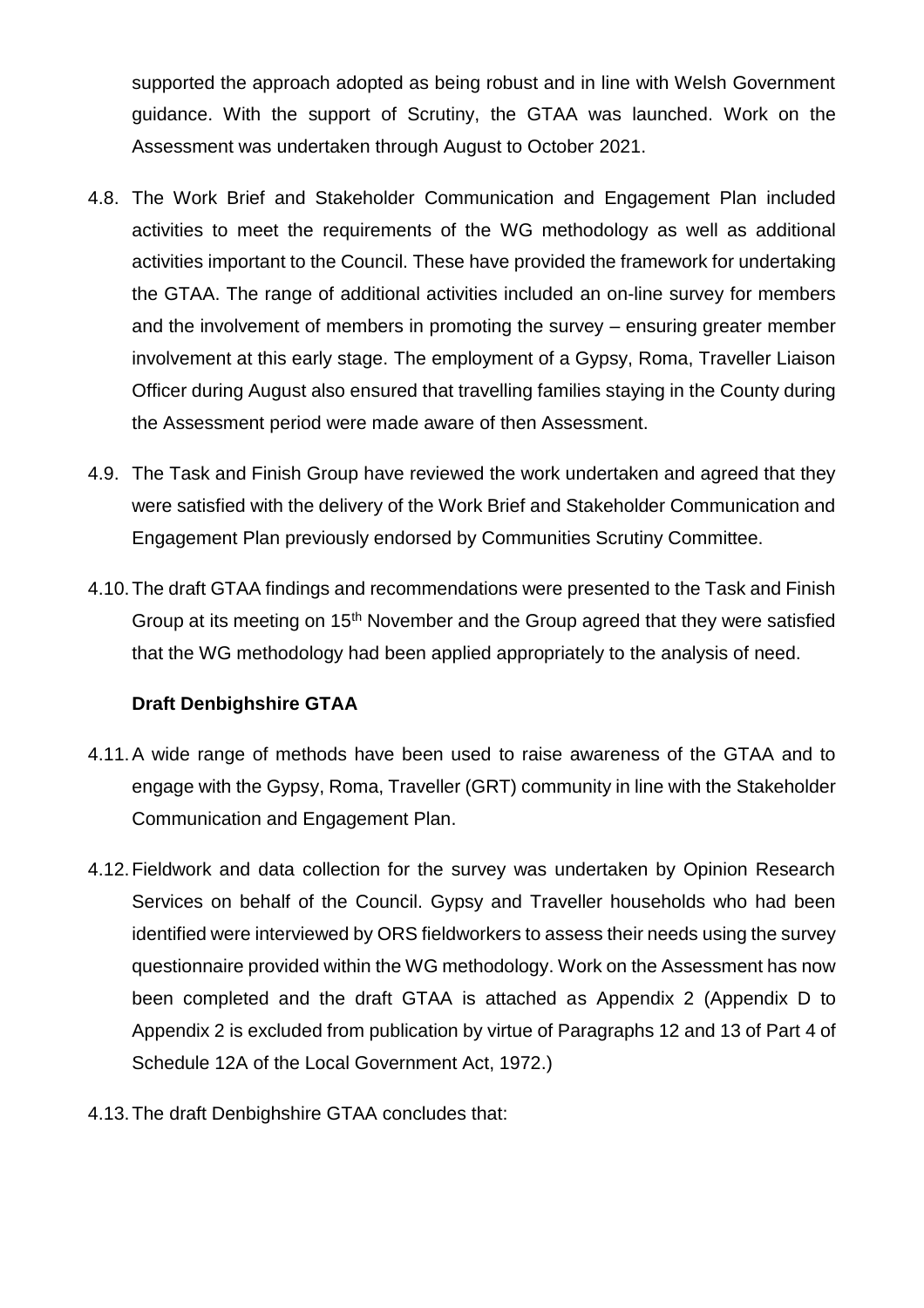- There is a need for 8 residential pitches to meet the identified needs of 3 households/ extended family groups in the County.
- There is no evidence of need for a permanent transit site, due to the low numbers of unauthorised encampments, short term nature of these encampments and the fact that interviews with Gypsies and Travellers did not identify there was a need for permanent transit provision locally. It is recommended that the management based approach currently applied to unauthorised encampments could be further developed based on best practice from across the UK, which may include 'negotiated stopping'.
- Future household growth is predicted to be 4 additional households from 2026 - 2033
- 4.14. Discussions at this meeting will be reported to Cabinet on 14<sup>th</sup> December and the intention is to seek approval at that meeting for submission of the draft GTAA to Welsh Government for its approval.

#### **5. How does the decision contribute to the Corporate Priorities?**

Completion of the GTAA will contribute to the Corporate priority: *Housing* by identifying the accommodation needs of the Gypsy and Traveller community.

# **6. What will it cost and how will it affect other services?**

Consultants have been procured jointly with Conwy County Borough Council (CCBC) to undertake a GTAA for each County. The DCC commitment of £5.5k will be met from the LDP budget.

## **7. What are the main conclusions of the Well-being Impact Assessment?**

A Well-being Impact Assessment has been carried out for the project and is attached as Appendix 3. This concludes that the overall impact is positive.

# **8. What consultations have been carried out with Scrutiny and others?**